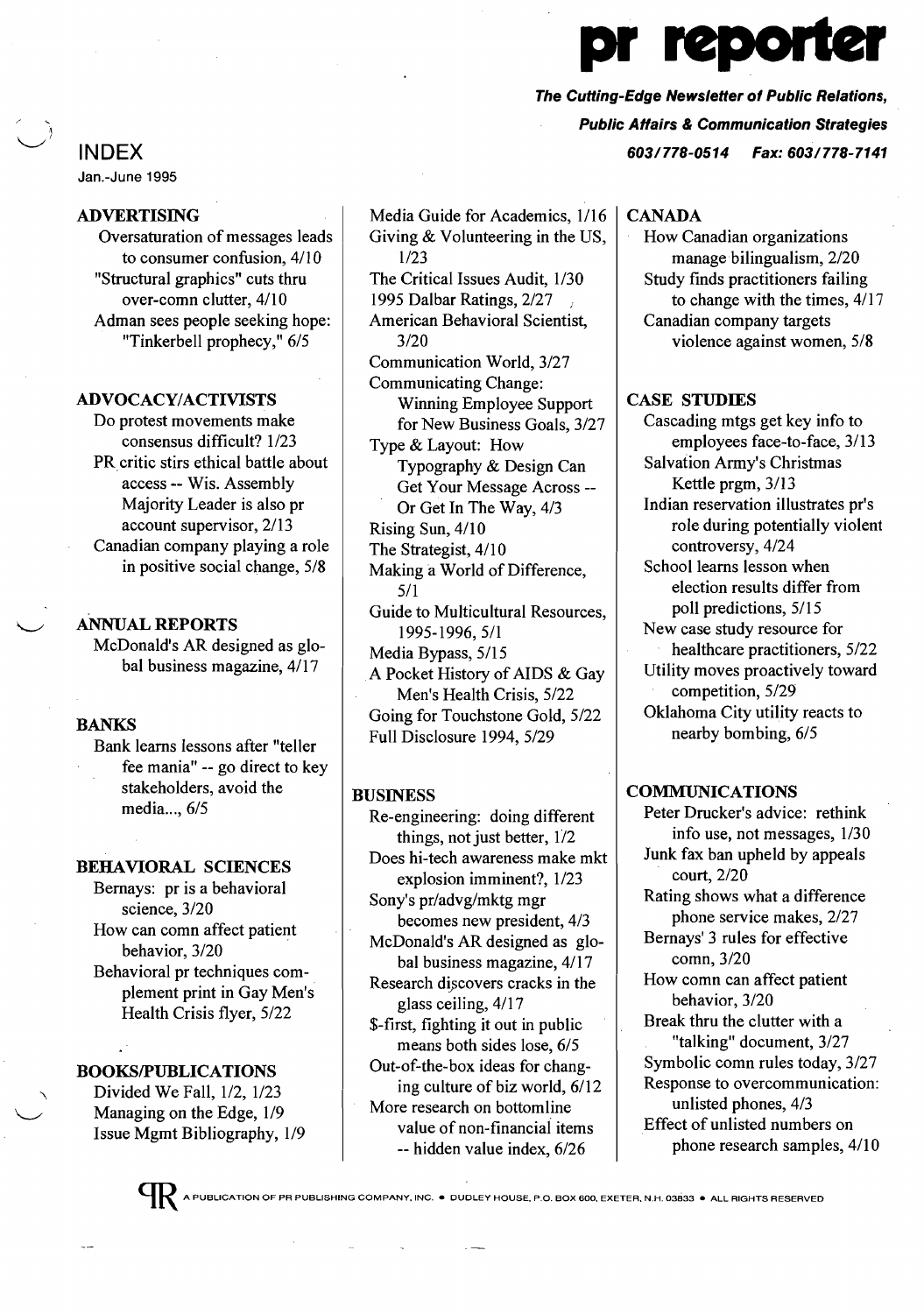"Structural graphics" cuts thru over-comn clutter, 4/10 l-on-l comn critical in an emotional situation, 6/5 Go direct to key stakeholders, avoid the media, 6/5 Technology doesn't replace face-to-face, 6/12 CEO laments "inadequate comn" at takeover threat, 6/12 Report: e-mail is foundation for electronic comn, 6/19 Redo your rolodex to factor in changing area codes, 6/26

#### COMMUNITY RELATIONS

Re-engineer to deal with possible demise of democracy, 1/2 Economic impact study adds to hospital comty benefit report, 1/9

Conn. Governor: Down with voicemail, up with human voices, 2/27

Award winners in Awards for Excellence in Corporate Community Service, 3/6

Make civil communities a priority -- avoid more Oklahoma City tragedies, 5/1

#### **COMPUTERS**

Does hi-tech awareness make mkt explosion imminent? 1/23 Artificial intelligence uncovers the "whys" in survey data, 2/6 Media becoming "wired," 2/13 Cyberspace clipping service, 2/20 Online info retrieval service exclusively for pr, 3/6 PR research software, 3/27 Digital imaging, 4/10

# CONSUMER AFFAIRS/ CUSTOMER RELATIONS

Spirit of self-reliance reshaping ideas, product marketplaces, 1/23

Securities industry finds customer confidence vital, 2/6

If you must use voicemail, TARP tells how to do it best, 2/27 Do consumers now judge com-

pany actions before buying? 3/13

Oversaturation of messages leads to consumer confusion, 4/10 Behaviors that make a difference

between customer satisfaction & customer delight, 5/15

Library promo has patrons "check out their savings," 5/15 IRS' desire to be customer-driven

is apparent, but..., 5/15

# CRISIS MANAGEMENT/ COMMUNICATION

PR has crucial role in stopping workplace violence, 3/6

Indian reservation illustrates pr's role during potentially violent controversy, 4/24

NPR case illustrates power of an imminent, real cause, 4/24

PR is target of letter-bomber; how to protect yourself, 5/1 Crisis decisions have lasting

impact, 6/5

Bank learns lessons after "teller fee mania," 6/5

#### DEMOGRAPHICS

Generation "X" more upbeat than' baby boomers? 1/9 Beliefs & workplace issues show loss of American dream, 4/24 Stereotype of middle class beliefs is accurate, 4/24 As school-age & seniors proliferate, pr is impacted, 5/8

#### DIRECT MAIL

Break thru the clutter with a "talking" document, 3/27 "Structural graphics" cuts thru over-comn clutter, 4/10

### **ECONOMICS**

Economic impact study adds to hospital's comty benefit \... report, 1/9

\$-first, fighting it out in public means both sides lose, 6/5 Treating employees as assets is good for the bottomline, 6/12

# EDUCATION

Washington state has major cuts planned for pr educ, 1/16 Book helps educators work with journalists, 1/16 New IABC ethics code relies on education, 2/13 Joint Master's Degree in Health Communication established between Emerson College & Tufts Med School, 3/20

Independent study comns mgmt Master's degree, 4/3

\$1000 scholarship for students interested in gov't comns,<br> $4/10$ 

#### EMPLOYEE RELATIONS

Re-engineered role of comty & employee rels, 1/2 A first: employees don't rank supvrs 1st info choice, 1/9 Reshaped org'ns must re-engage employees, gain employee commitment, 2/6 Technology essential to employee comns: study, 2/20 Employees' right to speak their own language on the job, 2/20 Employee newsletter gives readers what research shows they want, 2/20 Cascading mtgs get key info to employees face-to-face, 3/13

Execs & implementers disagree on effects of restructuring, 3/20

Have we missed the mark on employee comns; 3/27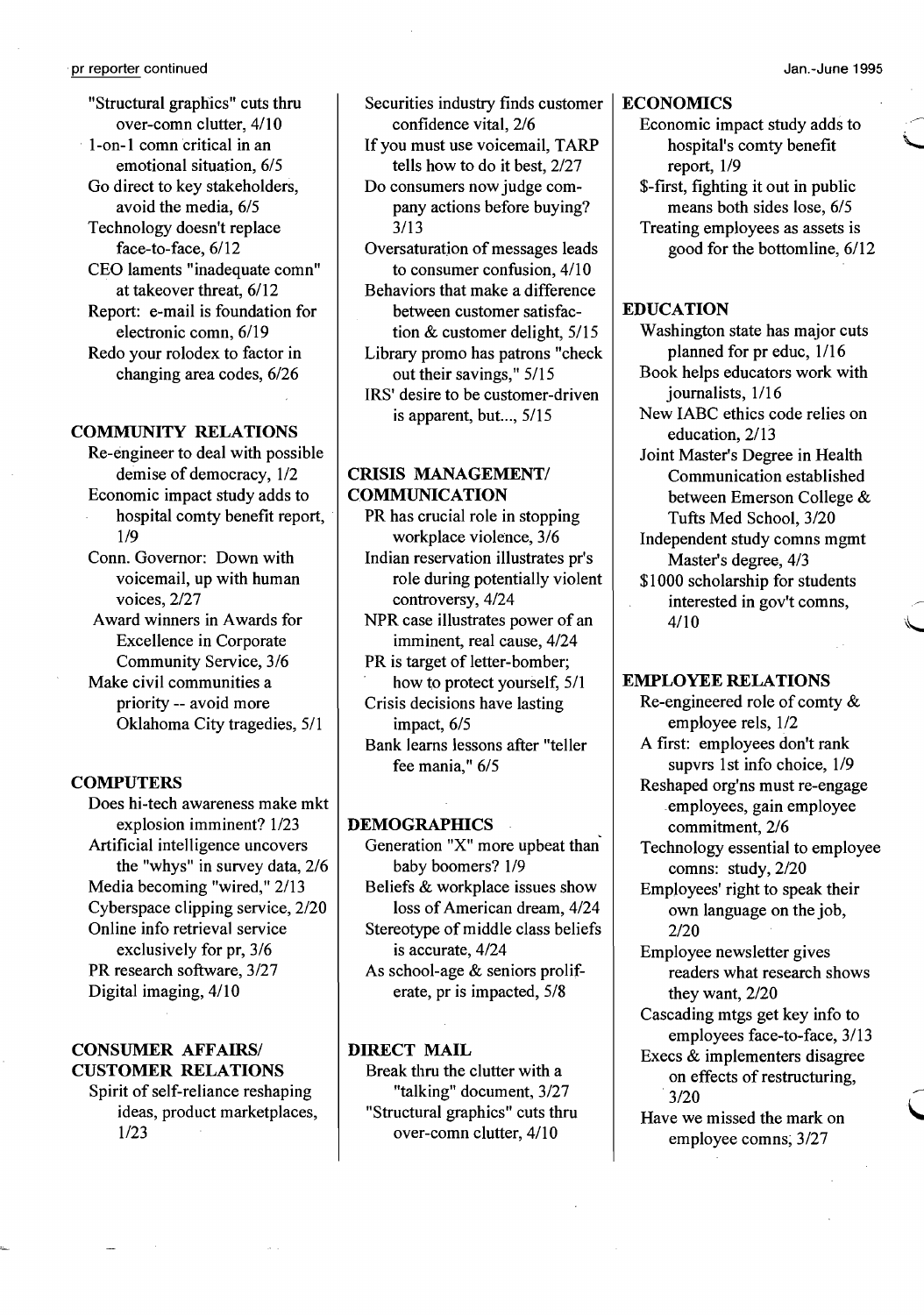Research discovers cracks in the glass ceiling,  $4/17$ Those who've been there tell how to keep your job, 5/8 1-on-1 comn critical in an emotional situation, 6/5 Treating employees as assets pays off, study finds, 6/12 .Study shows need to re-evaluate largest public -- women, 6/19 Using technology for comns, 6/19 Natural techniques to get important info to employees, 6/26

### **ETHICS**

.~

Ethical issues top pr profession's news again, 2/13 PR critic stirs ethical battle about access, 2/13 Bernays' ultimate ethical test of pr,3/20 Use of publicity reprints now legally risky, 5/22

# FINANCIAL/ INVESTOR RELATIONS

McDonald's AR, designed as global business magazine, 4/17 Social responsibility provides framework for evaluation, financial performance, 5/29

### FUNDRAISING

Face-to-face works best in raising volunteers & dollars, 1/23 Study sets volunteer/donor "whole personality" motivation, 4/3 NPR case illustrates power of an imminent, real cause, 4/24

### GENDER ISSUES

Research discovers cracks in the glass ceiling, 4/17 Canadian company targets<br>violence against women, 5/8 Study shows need to re-evaluate largest public -- women, 6/19

### GOVERNMENT

- PR's emergence in federal gov't: titles teII all, 1/2
- Evidence from around the world that democracy is failing, 1/2
- Is pr a \$\$ target of new politics? Watch Washington state, 1/16
- Do protest movements make consensus difficult, divide us? 1/23
- Wis. Assembly Majority Leader is also pr acct supvr, 2/13 Conn. Governor: Down with
- voicemail, up with human voices, 2/27
- \$1000 scholarship for students interested in gov't comns, 4/10
- Pres. candidate announces run in front of prr's offices,  $4/17$
- Indian reservation illustrates pr's role during potentially violent controversy, 4/24
- Is polling passe? French pres. election example, 5/15 IRS' desire to be customer-driven

is apparent, but..., 5/15

# GRAPHICS/PRINTING

What we know about making reading easy, 4/3

# **HEALTHCARE**

Survey finds health costs cut by managed care, 3/6 How can comn affect patient behavior, 3/20 Survival guide for healthcare practitioners, 3/27 Subject, handling determine whether pub'ns still valuable -- healthcare brochure, 5/22 New case study resource for healthcare practitioners, 5/22

### **HOSPITALS**

Economic impact study adds to hospital's comty benefit report, 1/9

# INTERNATIONAL PR

- Reminder of pr's basic purpose, in communities worldwide, 4/24
- Body Shop Canada's campaign against violence toward women wins award, 5/8 Australian pr firm seeks strategic relationships, 5/29

#### ISSUE MANAGEMENT

- Updated issue mgmt bibliography available, 1/9 Conflict, negative attacks, hype,
- bigness, slickness now fail in issues mgmt, 1/30 So you're worried that everyone
- know & cares just because it's all over the media..., 3/13
- A magazine every issue anticipator should read, 5/15

#### **JOURNALISM**

Book helps educators & PhDs work with journalists, 1/16 Court agrees journalists are not professionals, 2/20 Is WSJ hiding behind the public's right to speculate with Reggie Lewis accusation? 3/20 Journalist charts why media don't reach large audiences, 5/22 Declining health of newspapers has implications for pr, 6/19 Newspaper industry entering computer age, 6/19

### LANGUAGE

IABC report asks should we strive to maintain a monolingual nation? 2/20 How Canadian organizations manage bilingualism, 2/20 If language is living, growing  $\&$ can change, "actionable" needs a new meaning, 4/3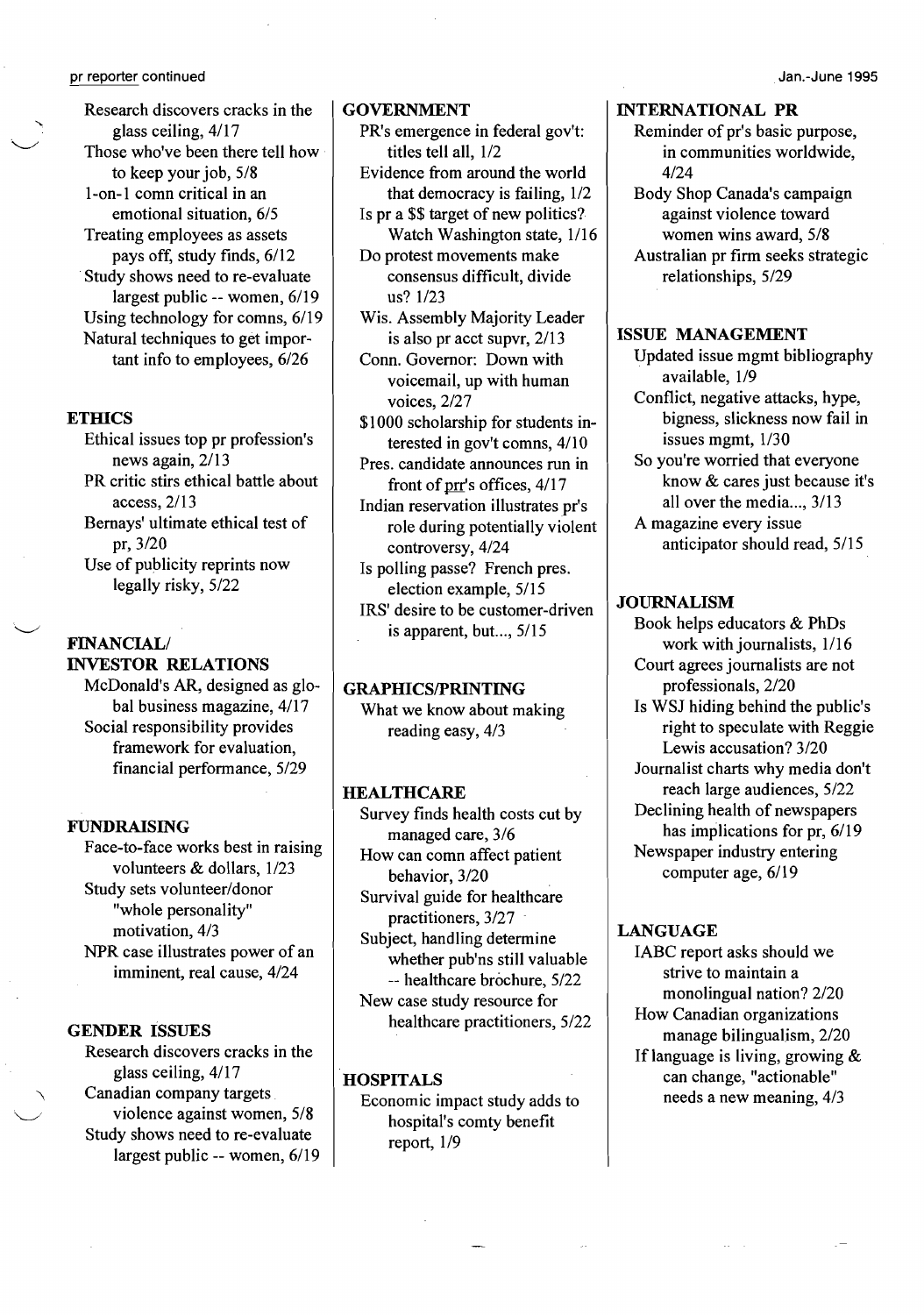#### LAW

St. Patrick's Day parade ruling raises diversity issues, 1/30 Employees' right to speak their own language on the job, an issue in the courts, 2/20 Junk fax ban upheld by appeals court, 2/20 Court agrees journalists are not professionals, 2/20 Tips for minimizing the negative impacts of litigation, 3/27 Cost of lawsuits vs corporate directors & officers sets record, 4/10 Use of publicity reprints now legally risky, 5/22 Prison for lobbyist a sign of the times? 5/22

#### MANAGEMENT

Re-engineering: doing different things, not just better, 1/2 Peter Drucker: rethink info use, not messages, 1/30 What pr can do to help stop workplace violence, 3/6 Survey finds execs & implementers disagree on

effects of restructuring, 3/20 Managing up begins with a

. strategy to do it -- one practitioners' suggestion, 4/3

Mgmt cnslts need educating about the value of pr & the people factor, 5/8

Major mgmt overhaul at utility led to need to sell pr & its value, 5/29

Social responsibility provides framework for evaluation, 5/29

Case: Oklahoma City utility reacts to nearby bombing, 6/5

Out-of-the-box ideas for changing culture of business world, 6/12

#### MARKETING

Cause mktg -- Salvation Army's Christmas Kettle prgm, 3/13 Break thru the clutter with a "talking" document, 3/27 "Structural graphics" cuts thru over-comn clutter, 4/10

# MEDIA: ELECTRONIC

Are your video/audio tapes deteriorating from Sticky Tape Syndrome? 1/16 How safe are tapes for archival use? 1/16

#### MEDIA: GENERAL

Media becoming "wired," 2/13 Digital imaging: is the photo they see the one you took? 4/10

Journalist charts why media don't reach large audiences, 5/22 Reason for going around the

media & direct to publics, 6/5 Studies on media status suggest reviewing media strategy, 6/26

## MEDIA: PRINT

Trivia sweepstakes based on info presented in publication, 2/20 Declining health of newspapers has implications for pr, 6/19

# MULTICULTURALISM! DIVERSITY

St. Patrick's Day parade ruling raises diversity issues, 1/30 PR's basic purpose, in communities worldwide: Bring people together for participative decisionmaking, 4/24 Diversity at work can create understanding of diversity in communities, 5/1 New book is guide to

multicultural resources, 5/1

# **NONPROFITS**

Public's levels of confidence in \.... org'ns, 1/23 Employee volunteer awards guide programming, 3/6 Volunteer/donor "whole personality" motivation, 4/3 YWCA & CWF benefit from Canadian company's campaign against violence toward women, 5/8

#### ORGANIZATION DEVELOPMENT

Re-engineer strategies to focus where org'n is failing, 1/2 Pros & cons of benchmarking, 1/9

6 key value shifts that affect the reputation, integrity & future of org'ns, 1/30

How can org'ns earn employee commitment? 2/6

Case: utility moves proactively toward competition, 5/29 "

# PERCEPTION MANAGEMENT

Controlling perceptions: suggestions toward a formula, 2/27 So you're worried that everyone know & cares because it's all over the media..., 3/13

#### PERSUASION

"Whole personality" motivation linked to persuasion theory, 4/3

# **PHILANTHROPY**

PRSA chpt establishes campaign to help U of WA Schl of Comn survive, 1/16 Face-to-face works in raising volunteers & dollars, 1/23 "Doing good" can be good for you,  $1/23$ 

Why support the arts: facts, figures & philosophy, 1/30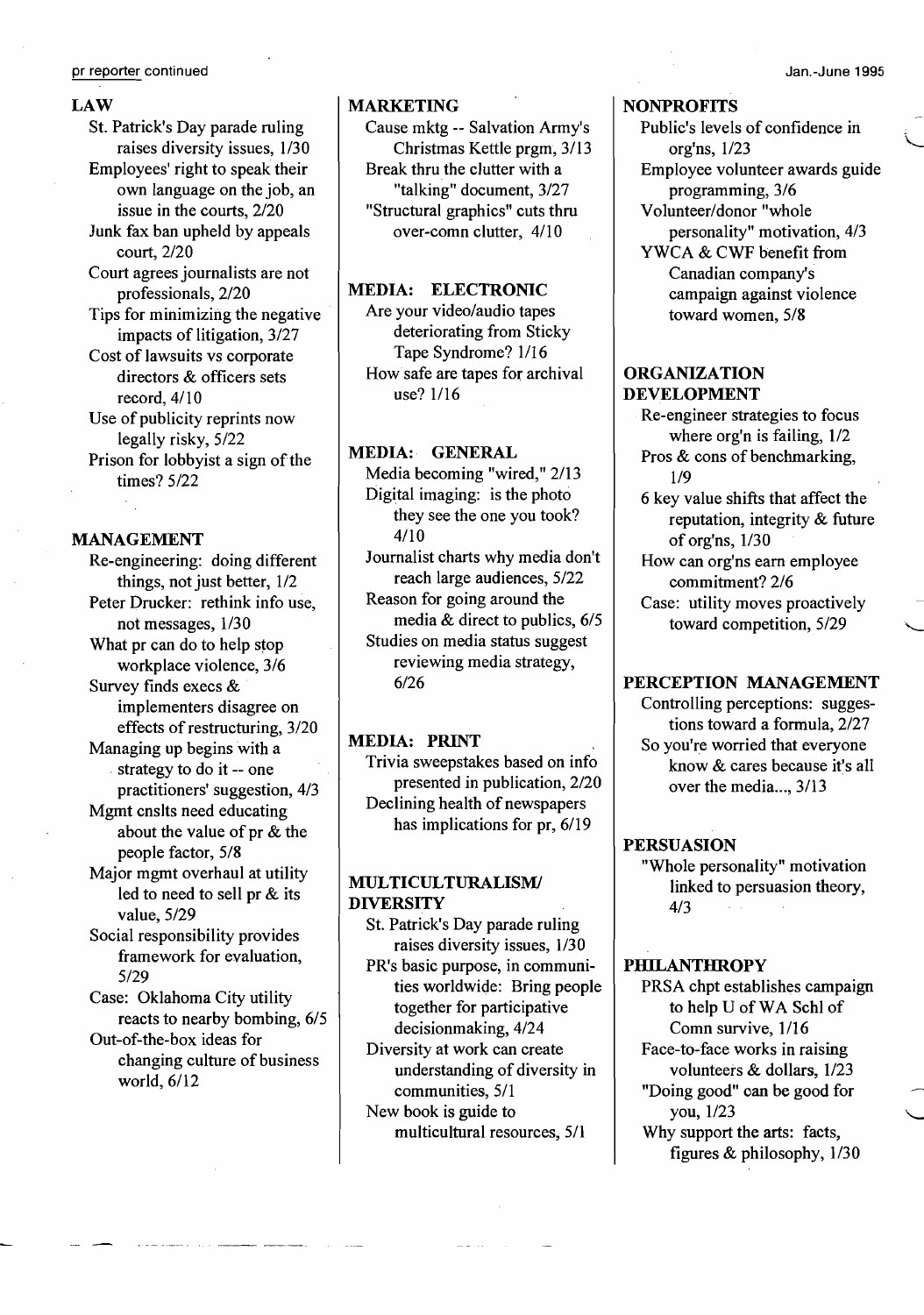Salvation Army Christmas Kettle<br>prgm -- cause mktg, 3/13 Volunteer/donor "whole personality" motivation, 4/3 NPR case illustrates power of an imminent, real cause, 4/24

# PRODUCTIVITY

How can organizations earn employee commitment? 2/6 Communicators believe technology increases productivity & efficiency, 2/20 Survey finds execs & implementers disagree on . effects of restructuring, 3/20

#### PRSA

Local chpt establishes fundraising campaign to help U ofWA Schl of Comn survive,  $1/16$ Employee communication section established, 4/3 Quarterly opinion magazine debuts,  $4/10$ Home Page launched on World Wide Web, 6/12

#### PUBLIC OPINION

Study finds spirit of self-reliance reshaping idea, product marketplaces, 1/23

Do protest movements make consensus difficult, divide us? 1/23

Controlling perceptions: suggestions toward a formula, 2/27

You're worried that everyone knows & cares because it's all over the media..., 3/13

Is WSJ hiding behind the public's right to speculate with Reggie Lewis accusation? 3/20

. Survey finds beliefs & workplace issues show loss of American dream,  $4/24$ 

Stereotype of middle class beliefs is accurate, 4/24

OJ trial is measure of "ignorant & apathetic" public, 6/26

# PUBLIC RELATIONS: PROFESSION

Re-engineering pr taking on large new dimensions, 1/2 Benchmarking pr: valuable tool or misleading panacea? 1/9 Is pr a \$\$ target of new politics? Watch Washington state, 1/16 Ethical issues top profession's news again, 2/13 Role in stopping workplace violence, 3/6 Online info retrieval service for pr,3/6 Edward L. Bernays obituary, 3/13 Lawyers see relationship with pr vital for org'l well-being, 3/27 "Actionable" needs new meaning for pr, 4/3 Reader urges more interdisciplinary work, 4/3 Study finds practitioners failing to change with the times; offers suggestions, 4/17 Practitioner experiences lack of global thinking, 4/17 PR's basic purpose, in communities worldwide: bringing people together for participative decisionmaking, 4/24 PR is target of letter-bomber; how to protect yourself, 5/1

PR can help change environment that led to Oklahoma City tragedy, 5/1

Sr level practitioners tell how to keep your job, 5/8

As school-age & seniors proliferate, pr is impacted, 5/8

How fallout of media coverage effects pr practitioners, 5/22

Utility's downsizing of pr means outsourcing to firms, 5/29

Declining health of newspapers has implications for pr, 6/19 Interactive pr contest on internet lures practitioners, 6/19

### PUBLICITY/PROMOTIONS

Use of publicity reprints now legally risky, 5/22

#### **RESEARCH**

Benchmarking pr: valuable tool or misleading panacea? 1/9 Artificial intelligence uncovers the "whys" in survey data, 2/6 Bernays: always begin with research,  $3/20$ PR research software, 3/27 Effect of unlisted numbers on phone research samples, 4/10 School learns lessons when election result differ from poll predictions, 5/15 What changes in area codes can mean for researchers, 6/26

#### SOCIAL ISSUES

Political analyst posits possible demise of democracy, 1/2 Do protest movements make consensus difficult? 1/23 Indian reservation illustrates pr's role during potentially violent controversy, 4/24 Beliefs & workplace issues show loss of American dream, 4/24 Unabomber hits again -- precautions against letter bombs, 5/1 Gay Men's Health Crisis flyer, 5/22

Adman sees people seeking hope, 6/5

# SOCIAL RESPONSIBILITY

NPR case illustrates power of an imminent, real cause, 4/24 PR value of playing a role in positive social change - Canadian company targets violence against women, 5/8 Social responsibility provides framework for evaluation, 5/29